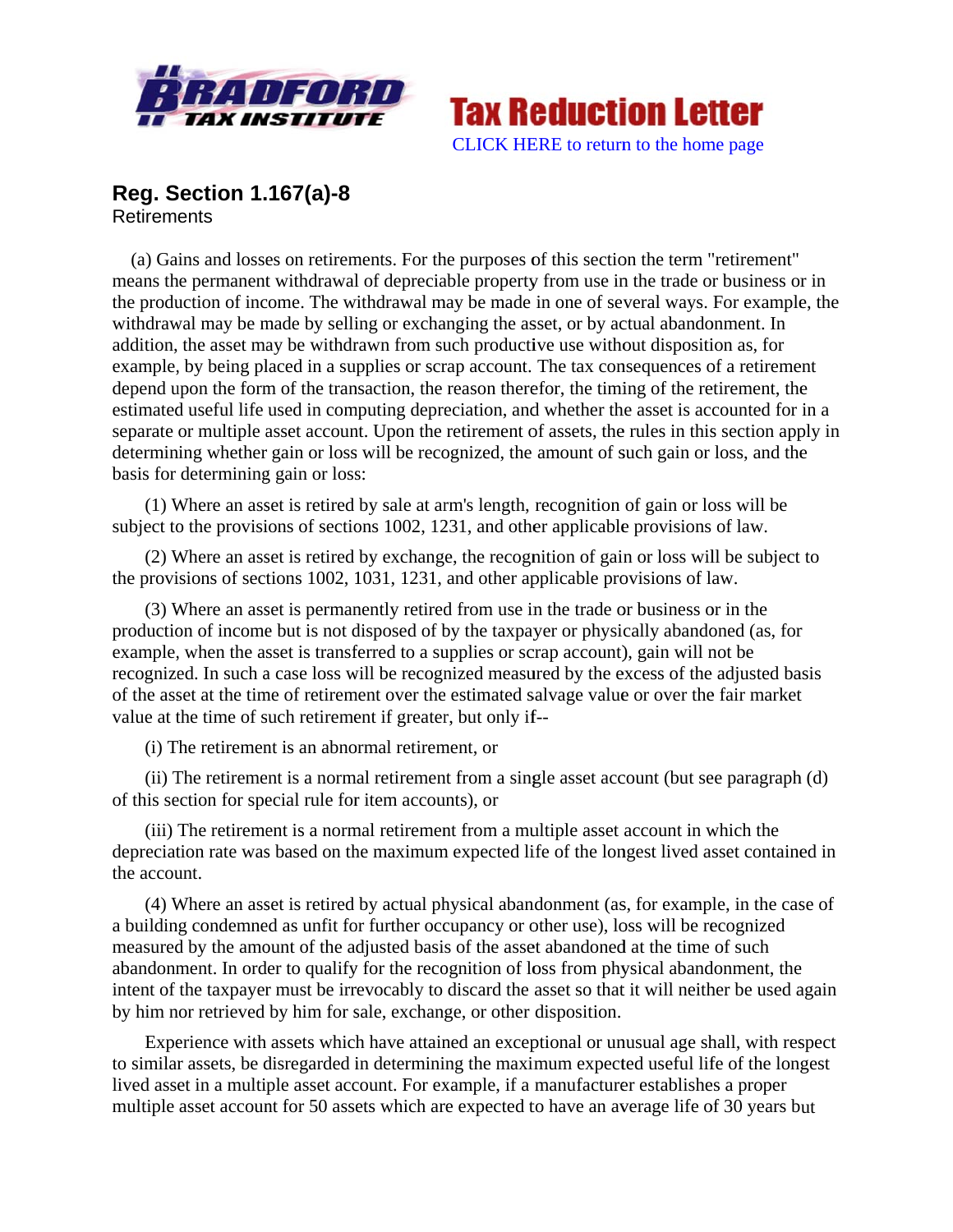which will remain useful to him for varying periods between 20 and 40 years, the maximum expected useful life will be 40 years, even though an occasional asset of this kind may last 60 years.

 (b) Definition of normal and abnormal retirements. For the purpose of this section the determination of whether a retirement is normal or abnormal shall be made in the light of all the facts and circumstances. In general, a retirement shall be considered a normal retirement unless the taxpayer can show that the withdrawal of the asset was due to a cause not contemplated in setting the applicable depreciation rate. For example, a retirement is considered normal if made within the range of years taken into consideration in fixing the depreciation rate and if the asset has reached a condition at which, in the normal course of events, the taxpayer customarily retires similar assets from use in his business. On the other hand, a retirement may be abnormal if the asset is withdrawn at an earlier time or under other circumstances, as, for example, when the asset has been damaged by casualty or has lost its usefulness suddenly as the result of extraordinary obsolescence.

 (c) Basis of assets retired. The basis of an asset at the time of retirement for computing gain or loss shall be its adjusted basis for determining gain or loss upon a sale or other disposition as determined in accordance with the provisions of section 1011 and the following rules:

 (1) In the case of a normal retirement of an asset from a multiple asset account where the depreciation rate is based on average expected useful life, the term "adjusted basis" means the salvage value estimated in determining the depreciation deduction in accordance with the provisions in paragraph (c) of  $\S 1.167(a)-1$ .

 (2) In the case of a normal retirement of an asset from a multiple asset account on which the depreciation rate was based on the maximum expected life of the longest lived asset in the account, the adjustment for depreciation allowed or allowable shall be made at the rate which would have been proper if the asset had been depreciated in a single asset account (under the method of depreciation used for the multiple asset account) using a rate based upon the maximum expected useful life of that asset, and

 (3) In the case of an abnormal retirement from a multiple asset account the adjustment for depreciation allowed or allowable shall be made at the rate which would have been proper had the asset been depreciated in a single asset account (under the method of depreciation used for the multiple asset account) and using a rate based upon either the average expected useful life or the maximum expected useful life of the asset, depending upon the method of determining the rate of depreciation used in connection with the multiple asset account.

(d) Special rule for item accounts. (1) As indicated in paragraph  $(a)(3)(ii)$  and (iii) of this section, a loss is recognized upon the normal retirement of an asset from a single asset account but a loss on the normal retirement of an asset in a multiple asset account is not allowable where the depreciation rate is based upon the average useful life of the assets in the account. Where a taxpayer with more than one depreciable asset chooses to set up a separate account for each such asset and the depreciation rate is based on the average useful life of such assets (so that he uses the same life for each account), the question arises whether his depreciation deductions in substance are the equivalent of those which would result from the use of multiple asset accounts and, therefore, he should be subject to the rules governing losses on retirements of assets from multiple asset accounts. Where a taxpayer has only a few depreciable assets which he chooses to account for in single asset accounts, particularly where such assets cover a relatively narrow range of lives, it cannot be said in the usual case that the allowance of losses on retirements from such accounts clearly will distort income. This results from the fact that where a taxpayer has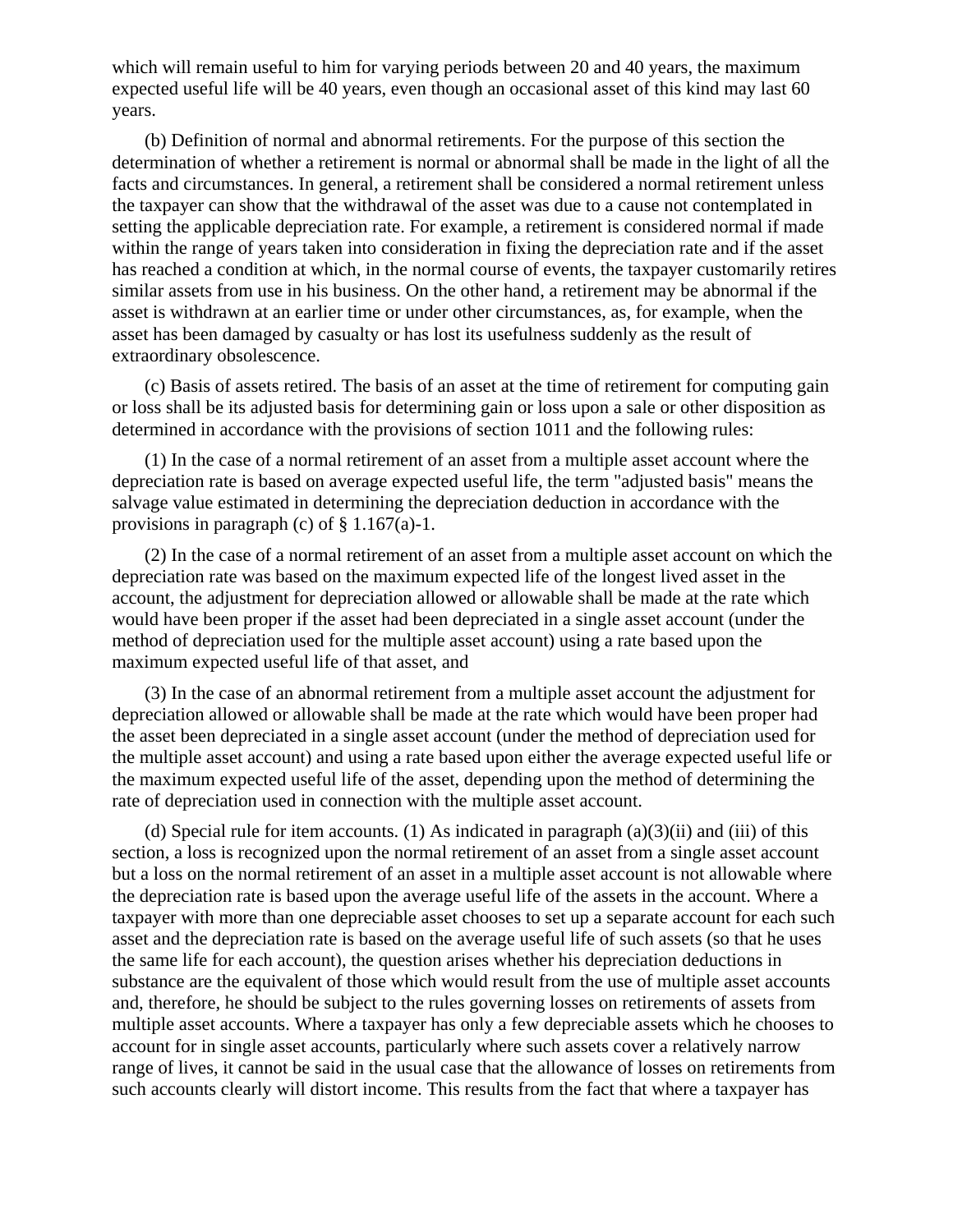only a few depreciable assets it is usually not possible clearly to determine that the depreciation rate is based upon the average useful life of such assets. Accordingly, it cannot be said that the taxpayer is in effect clearly operating with a multiple asset account using an average life rate so that losses should not be allowed on normal retirements. Therefore, losses normally will be allowed upon retirement of assets from single asset accounts where the taxpayer has only a few depreciable assets. On the other hand, when a taxpayer who has only a few depreciable assets chooses to account for them in single asset accounts, using for each account a depreciation rate based on the average useful life of such assets, and the assets cover a wide range of lives, the likelihood that income will be distorted is greater than where the group of assets covers a relatively narrow range of lives. In those cases where the allowance of losses would distort income, the rules with respect to the allowance of losses on normal retirement shall be applied to such assets in the same manner as though the assets had been accounted for in multiple asset accounts using a rate based upon average expected useful life.

 (2) Where a taxpayer has a large number of depreciable assets and depreciation is based on the average useful life of such assets, then, whether such assets are similar or dissimilar and regardless of whether they are accounted for in individual asset accounts or multiple asset accounts the allowance of losses on the normal retirement of such assets would distort income. Such distortion would result from the fact that the use of average useful life (and, accordingly, average rate) assumes that while some assets normally will be retired before the expiration of the average life, others normally will be retired after expiration of the average life. Accordingly, if instead of accounting for a large number of similar or dissimilar depreciable assets in multiple asset accounts, the taxpayer chooses to account separately for such assets, using a rate based upon the average life of such assets, the rules with respect to the allowances of losses on normal retirements will be applied to such assets in the same manner as though the assets were accounted for in multiple asset accounts using a rate based upon average expected useful life.

 (3) Where a taxpayer who does not have a large number of depreciable assets (and who therefore is not subject to subparagraph (2) of this paragraph) chooses to set up a separate account for each such asset, and has sought to compute an average life for such assets on which to base his depreciation deductions (so that he uses the same life for each account), the allowance of losses on normal retirements from such accounts may in some situations substantially distort income. Such distortion would result from the fact that the use of average useful life (and, accordingly, average rate) assumes that while some assets normally willbe retired before expiration of the average life, others normally will be retired after expiration of the average life. Accordingly, where a taxpayer chooses to account separately for such assets instead of accounting for them in multiple asset accounts, and the result is to substantially distort his income, the rules with respect to the allowance of losses on normal retirements shall be applied to such assets in the same manner as though the assets had been accounted for in multiple asset accounts using a rate based upon average expected useful life.

 (4) Whenever a taxpayer is treated under this paragraph as though his assets were accounted for in a multiple asset account using an average life rate, and, therefore, he is denied a loss on retirements, the unrecovered cost less salvage of each asset which was accounted for separately may be amortized in accordance with the regulation stated in paragraph  $(e)(1)(ii)$  of this section.

 (e) Accounting treatment of asset retirements. (1) In the case of a normal retirement where under the foregoing rules no loss is recognized and where the asset is retired without disposition or abandonment, (i) if the asset was contained in a multiple asset account, the full cost of such asset, reduced by estimated salvage, shall be charged to the depreciation reserve, or (ii) if the asset was accounted for separately, the unrecovered cost or other basis, less salvage, of the asset